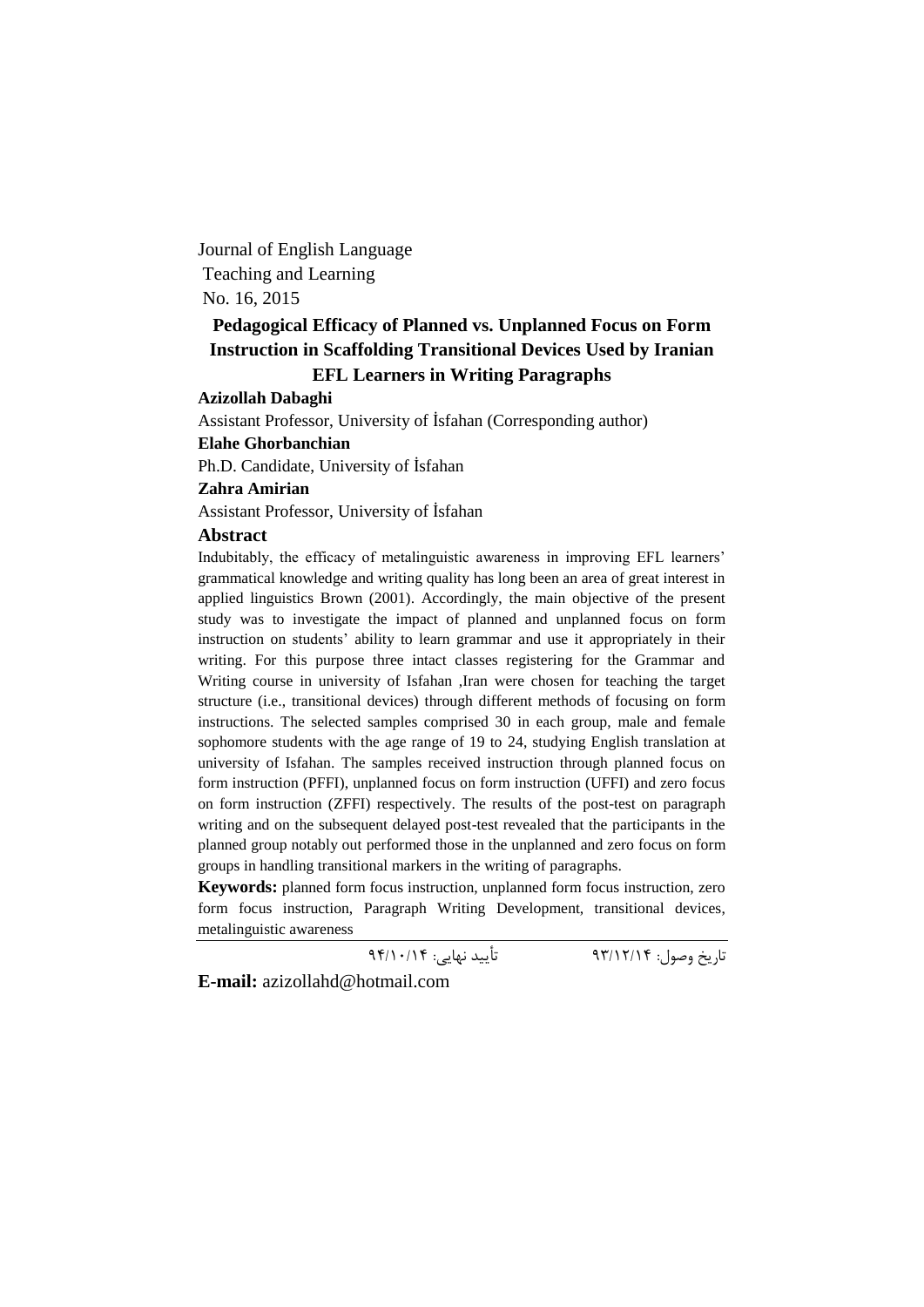### **Introduction**

Many writers strongly believe that grammar is one of the most controversial and demanding abilities for both L2 learners and teachers. Fact, L2 teachers are currently concerned about the ways of incorporating grammar in to language teaching classes since it plays a crucial role in different language skills. Accordingly, experts in the language teaching give many suggestions concerning grammatical instruction in the L2 environment.

Undoubtedly, much of the second language can be learnt without formal instruction; however, there are numerous situations in which we somehow need to pave the way for the learners through instruction if they are to learn a second language effectively. It is often stated that adults do not develop a full competence in a second language mostly because these learners rely on their L1 experiences and the application of metalinguistic knowledge for analyzing L2. Apparently, these factors may lead to the development of consistent errors called fossilization, which prevent learners from learning a second language efficiently. In such cases, we can no longer rely on sheer natural approaches and wait for the learning to happen. We surely need to assist them to internalize a near native competence Nunan (2001).It is clear that this will be impossible without considering the influential role of instruction in the teaching/ learning process. As Ellis (2008, p 15) puts it, "there may be certain linguistic properties that cannot be acquired by L2 learners unless they receive instruction in them"

As such writers have recognized two kinds of instructional interventions in the EFL context; namely, direct and indirect (Dekeyser, 1995). Indirect instruction is usually aimed at developing the learners` communicative skills and sets the conditions for learners to learn experientially. In direct instruction, on the other hand, accuracy takes priority over fluency and as Widdowson (1989) maintains, this kind of instruction is "an investment for the future and is known as Form-focused Instruction.

A quick glance at the literature available in second language acquisition and language teaching reflects that focus on form instruction has an important part in teaching grammar and language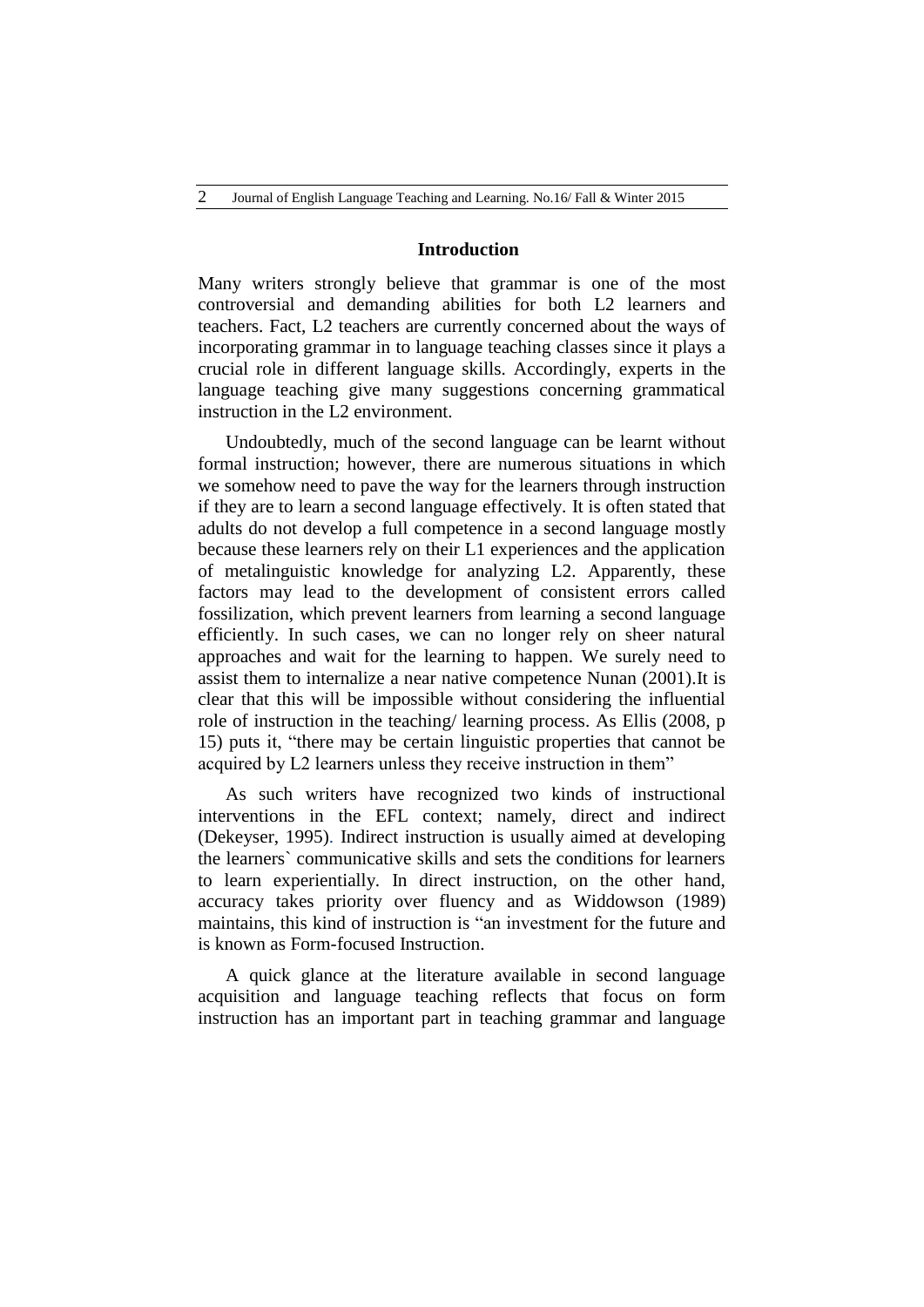forms in L2 classrooms. Apparently, the question of whether or not to teach grammar and grammatical forms in second language classrooms has always been a matter of great controversy; sometimes it has been so baffling, and oftentimes highly problematic to the EFL teachers.

Unquestionably, clarifying the concept of grammar in language teaching is very important since it means various things to different people. As Rivers (1981) states "grammar is the rules of a language set out in a terminology which is hard to remember with many exceptions appended to each rule" (p.63). In another attempt to conceptualize the word grammar ,the Shorter Oxford English Dictionary(2007) defines it "as a person's manner of handling language forms in speech or writing judge as correct or erroneous based on whether it complies with or deviates from the grammatical rules of the language in questions"

A historical overview of English language teaching indicates that it was once highly dependent on this notion of grammar in the classroom when Grammar Translation Method (GTM) was in vogue. The assumption was that conscious attention to language forms would lead to a better understanding of language or in better terms, would enable the students to analyze the language they are supposed to learn. In fact, the ultimate goal for the students was to "benefit from the mental discipline and the intellectual development that result from foreign language study" (Richards & Rogers, 2001, p.5). In the direct method and the natural approach, grammar teaching or the overt focus on language forms was believed into be futile if not very dangerous. Later on, in 1970s, with the advent of communicative approaches, teaching of grammar or language forms was overtly questioned to the extent that some researchers in specific versions of Communicative Language Teaching placed no emphasis on the direct teaching of grammar.

However, the pendulum of English language teaching has swung back to the extent that teachers and researchers once again are talking about the importance of grammar teaching in the classroom and its applications for better understanding of the L2 students, in general. Not surprisingly, second language teachers have come to describe it as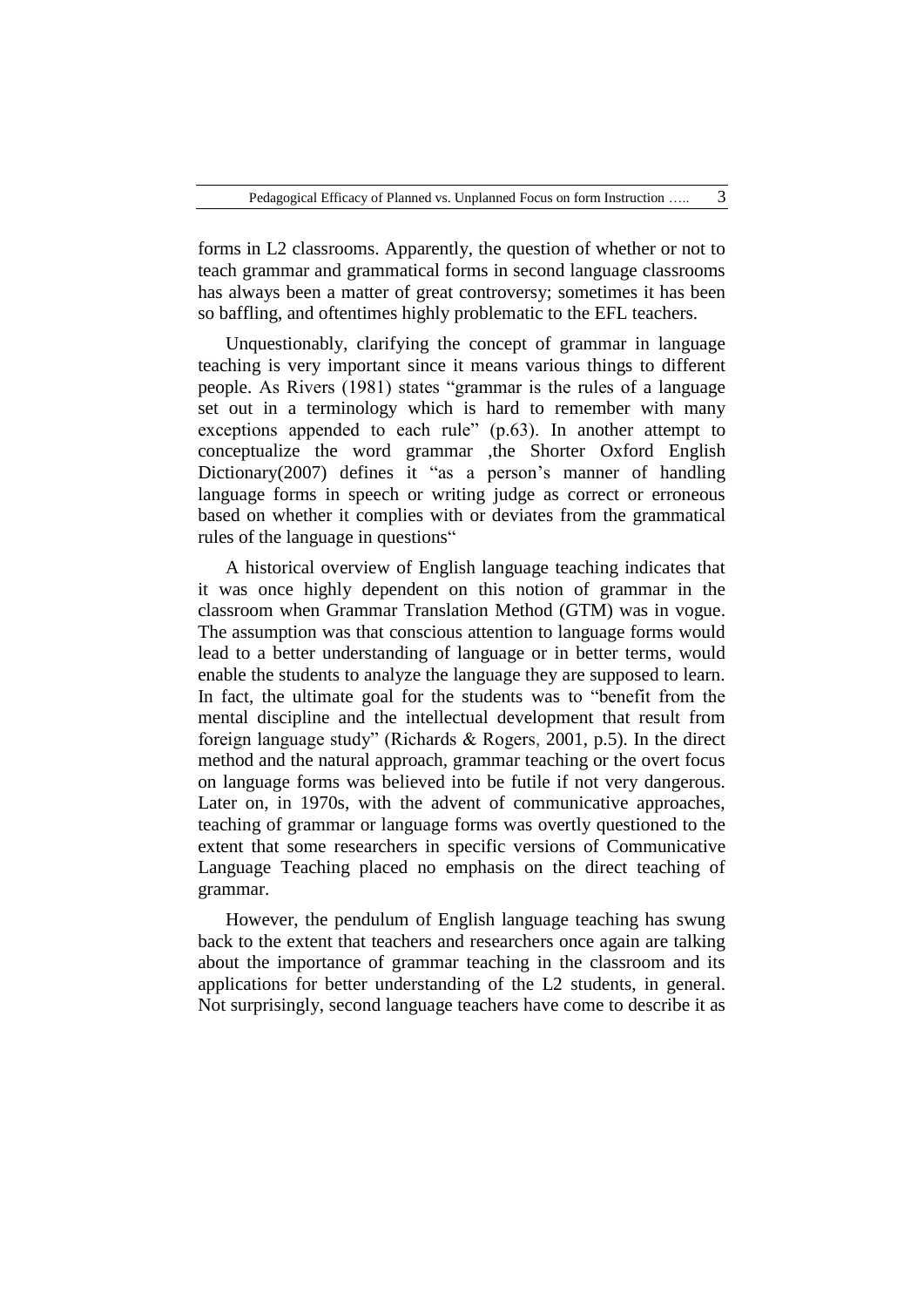'grammar revival' (Thornbury, 1999, p. 23). Although it is not the same case among the scholars, many SLA researchers follow Long (1991) in proposing a "focus on form and its importance for the L2 proficiency development" (as cited in Nunan, D & Carter, R.A, 2001. p.37). Other scholars, namely, Ellis (2008), have also emphasized the role of form-focused instruction in language teaching. For example, since there is a limit to what humans can pay attention to at any one time and since attending to features of English may be necessary for learning them, grammar instruction may enhance learners` ability to notice aspects of English that might otherwise escape their attention while engaged in communication (Schmidt, 1990).

In short, focus on form instruction is a type of instruction that, on the one hand, holds up the importance of communicative language teaching principles such as authentic communication and studentcenteredness, and, on the other hand, maintains the value of the occasional and overt study of problematic L2 grammatical forms, which is more reminiscent of non-communicative teaching (Long, 1991). Nowadays; however, it is often suggested that the issue has influenced both educators and researchers so that they no longer believe that the grammar should not be taught. Instead, the real question now is: How to teach grammar for helping learners to develop second language proficiency.

Alternatively, there are two kinds of knowledge; namely, Implicit' and 'explicit' knowledge which are closely intertwined with form – focus instruction. Ellis (2003) defines the former as the knowledge which the learner is unaware and therefore cannot verbalize," and the latteris defined as "the L2 knowledge the learner is aware of and can verbalize on request" (p.139).

According to Bialystok(1994) "implicit knowledge is mostly intuitive, procedural, systematically variable, automatic and thus available for use in fluent, unplanned language use" Additionally, Ellis (2008), in the field believe that this kind of knowledge is only learnable when learners still have not passed the critical period or the age of puberty. By contrast, explicit knowledge is conscious, declarative, anomalous, and inconsistent. This kind of knowledge,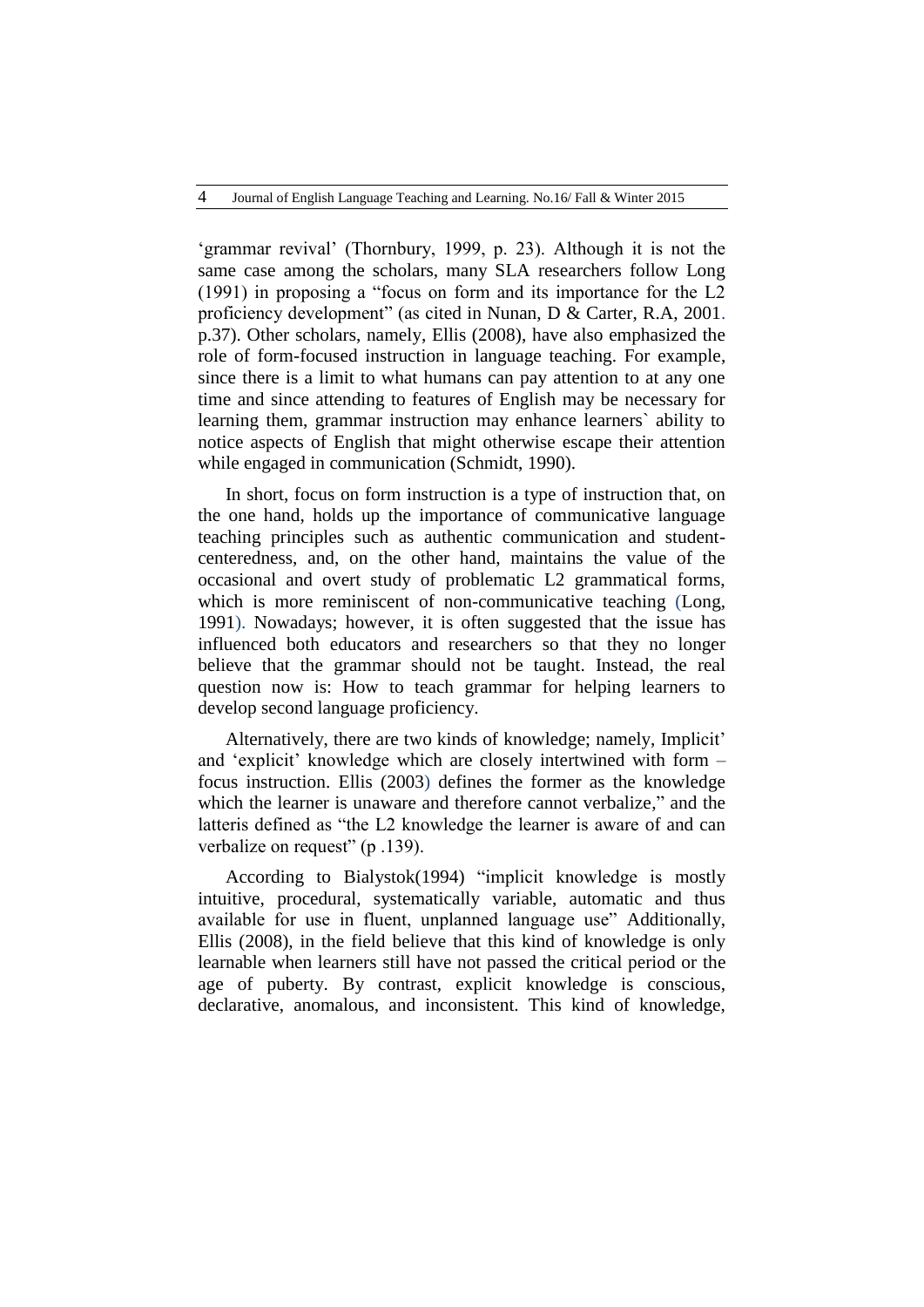according to Ellis, is generally only accessible through controlled processing in planned language use.

By contrast, Researchers like Krashen (1982) disagree on the notion that explicit grammatical knowledge would help the learners and actually claims that its role is very much limited. In other words, learners can only use explicit knowledge when they monitor their output, which requires them to focus on form (as opposed to meaning) and in this way will have sufficient time to access the knowledge they need. In addition, There is also some evidence that teaching explicit knowledge by itself-that is, without any opportunities for practicing the target feature) is not really effective.

Empirical investigations studying the role of explicit instruction have been numerous. For example, Ruhi (2001) in a study investigated the effect of explicit and implicit focus on form reinforced by incidental recast on second language development on 72 adult learners. He found out that both techniques had a positive impact on the learners' language development. In another study, Ellis (2004) conducted a research to contrast the classroom and naturalistic settings, and the results showed that the classroom setting is more effective than natural setting. Similarly, Rahimpoor and Maghsoodpour (2011) investigated the impact of form focused instruction on L2 learners' communication skills, and they concluded that form focused group was more successful than task based instruction group. Andrew (2007) conducted an empirical study to investigate the effects of different grammar instruction at a collegeprep, private school on 70 participants in grades seven through twelve. The results revealed that teaching does make a significant difference in learning, that explicit group outperformed in complex rules but for simple rules both methods were equally efficient. Radwan (2005) aimed to scrutinize the impact of the explicit teaching on facilitating language learning. The researcher wanted to understand if the degree of explicitness influence the learning of the target structure, to answer these questions, the researcher randomly selected 42 EFL participants in 2 universities in Washington; he distributed the learners into 4 groups and randomly assigned four learning conditions: textual enhancement, role-oriented, content-oriented and non-treatment of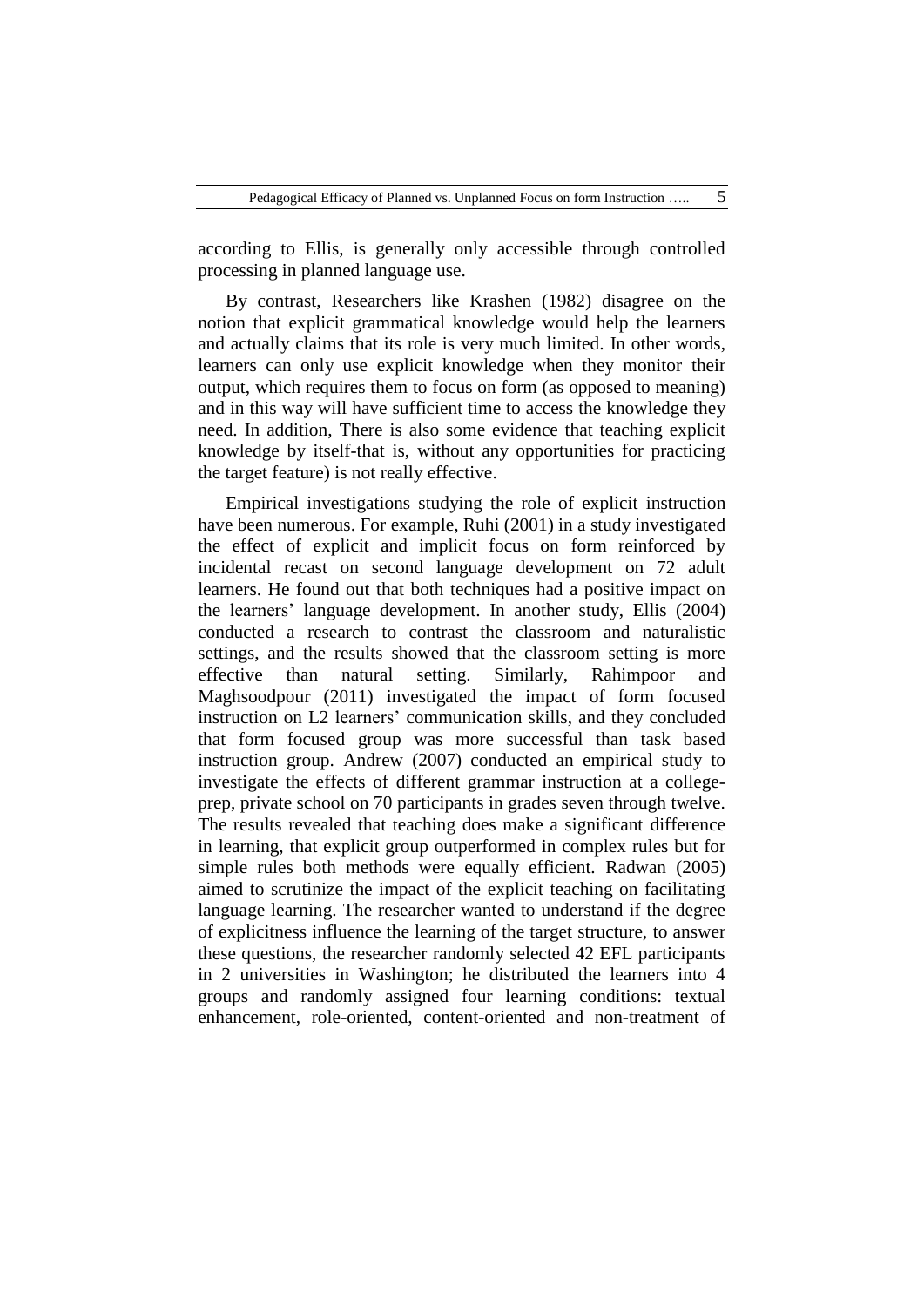grammar teaching in the control group. The target structure (direct object) was thought explicitly .The results showed that rule-oriented group whose degree of explicitness is better than other groups who had been taught either implicitly or who had not received any instruction.

Clearly, There have been many studies concentrating on various types of grammar instruction, but the present study sought to explore the area of form-focused approach, focusing on the impact that different types of l2 instruction; namely, –planned focus on form, unplanned focus on form and zero focus on form- and their impact on the learning of the grammatical form (i.e., transitional expressions) in the paragraph writing of Iranian EFL learners.

On this basis, the following questions were addressed in this study:

1) Does explicit or planned focus on form instruction improve the accurate use of transitional expressions in the paragraph writing of Iranian EFL learners?

2) To what extent can implicit or unplanned focus on form instruction improve the accurate use of transitional expressions in paragraph writing of Iranian EFL learners?

3) Is zero form focus instruction as effective as explicit or planned focus on form instruction in scaffolding transitional devices used by Iranian EFL learners?

4) Is zero form focus instruction as effective as implicit or unplanned focus on form instruction in scaffolding transitional devices used by Iranian EFL learners?

### **Method**

## **Participants**

From the population of sophomore EFL learners studying English translation at university of Isfahan, three intact classes served as the samples in this study. These participants were both male and female students with an age range of 19-23 who had registered for the paragraph writing course. They were randomly assigned in to three groups, 30 each. The participants were homogenized by administrating the Key English Test (KET) for the purpose of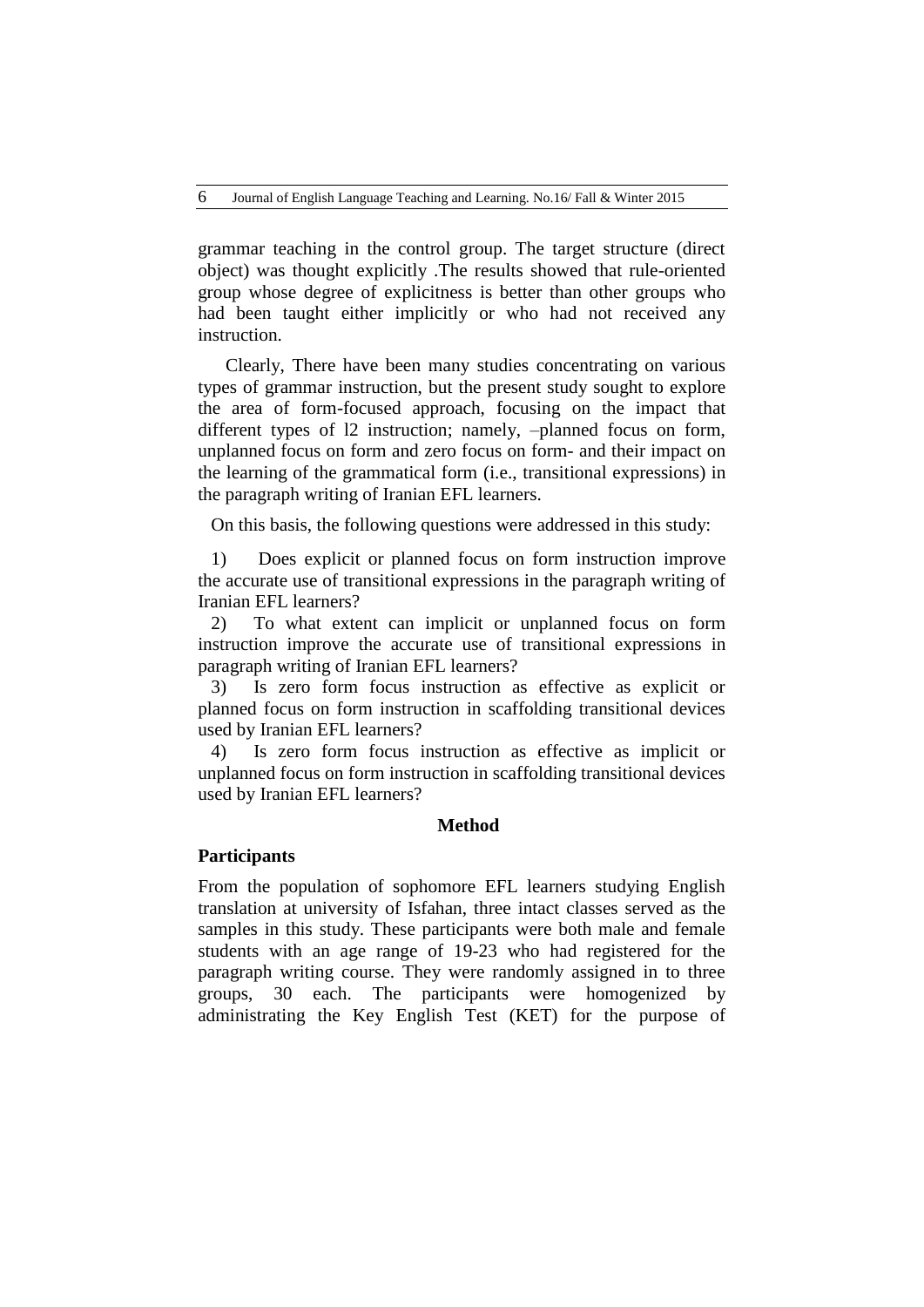measuring the learners' initial knowledge of transitional markers. Participants with scores below 12 were considered as limited English Proficiency (LEP) students were excluded from the study. Finally the Target groups were instructed by the researcher on alternative days for two hours every week.

### **Materials**

The instruments used in this study comprised three tests. First the key English Test (KET) was used for homogenizing the selected samples by measuring their knowledge on transitional devices. Then at the end of the treatment, which was a full term, a Paragraph Development Test (PDT) was administrated to gauge the learners' knowledge of transitions and their application in writing narrative, descriptive, and cause and effect paragraphs. Finally, a clozenthrapy test, as a delay post-test, was given to gauge the influence of the type of FFI on the retention of transitions by Iranian sophomore translation students in the writing of paragraphs.

## **Procedures**

Various teaching methods were used for instructing transitional devices, addition and contrast types. The PFFI group received 2 sessions of explicit instruction on transitional devices, their logical meaning and their application. Using Macaro and Mastermans' (2006) explicit approach , the target forms (i.e., transitional devices ) were directly explained and their application was explicitly indicated through relevant examples .After each sessions the teacher made students work either individually or in pairs composing sentences and writing paragraphs employing the related transitional devices in the class. Alternatively ,the UFFI group were taught the transitions implicitly ,based on Sargent's (2009), a schema building approach was utilized in which the learners were asked to read a story then answer related questions and writing a paragraph . These prompts helped learners to implicitly use the target forms (i.e., transitions) in the class without teacher's providing any direct and explicit instruction on the transitions. Finally, the ZFFI group was exposed to a reading based approach to paragraph development in which the teacher did not make any reference to the target forms, either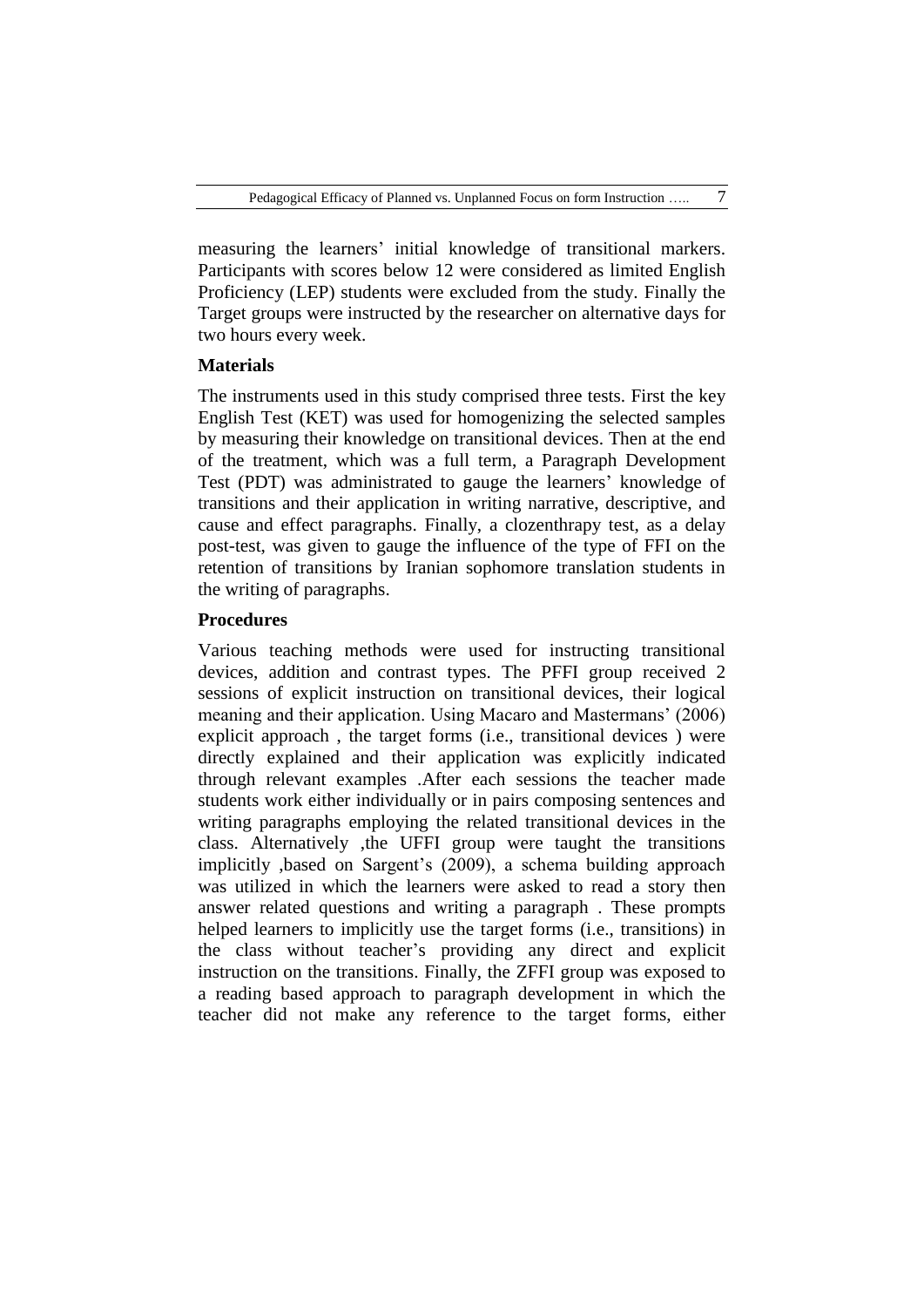explicitly or implicitly. All three groups developed a paragraph on the same subject.

## **Data analysis**

The scores obtained on both the post-test and the delayed post-test (i.e., clozenthraphy) were analyzed by relevant statistical procedures such as the Condescriptive Task and ANOVA.

### **Results**

The results of the Condescriptive Task can be observed in table 1. As can be seen, the descriptive analysis of the data produced the means and the standard deviation values for the scores obtained on the posttest. At first glance, it was observed that the mean score of the explicit group receiving direct instruction on transitions was higher than that of implicit and zero focus on form types of instruction .To examine whether the difference was significant, the ANOVA statistics was utilized.

## Table 1

*The result of Condescriptive Task related to the post-test (Paragraph Development Post-Test)*

|          | N  | Mean    | Std.<br>Deviation | Std. Error | 95% Confidence Interval for<br>Mean |                    | Minimum Maxi | mum   |
|----------|----|---------|-------------------|------------|-------------------------------------|--------------------|--------------|-------|
|          |    |         |                   |            | Lower Bound                         | <b>Upper Bound</b> |              |       |
| explicit | 30 | 18.5000 | 1.00858           | .18414     | 18.1234                             | 18.8766            | 17.00        | 20.00 |
| implicit | 30 | 16.0000 | 1.23176           | .22489     | 15.5401                             | 16.4599            | 14.00        | 18.00 |
| zero     | 30 | 13.5000 | 1.33261           | .24330     | 13.0024                             | 13.9976            | 11.00        | 17.00 |
| Total    | 90 | 16.0000 | 2.37023           | .24984     | 15.5036                             | 16.4964            | 11.00        | 20.00 |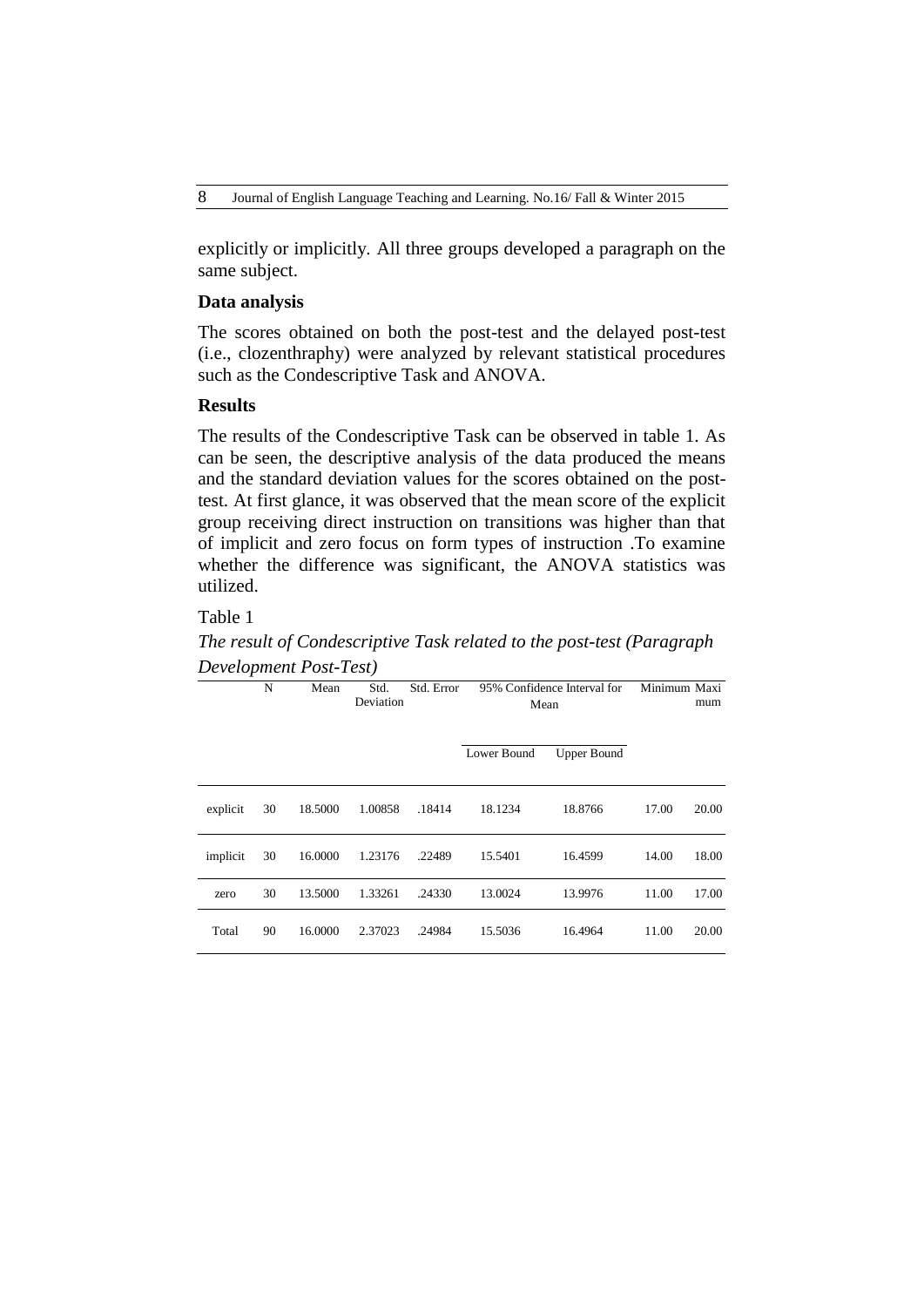Table 2 is quite revealing in a significant way. From the data displayed in this table we can see that the target sample receiving planned focus on form instruction on transitional markers have meaningfully outperformed the other two groups since their average scores is significant at  $p<0.05$ .

### Table 2

|                      | Sum of Squares | df | Mean Square | F       | Sig. |
|----------------------|----------------|----|-------------|---------|------|
| Between Groups       | 375.000        |    | 187.500     | 130.500 | .000 |
| <b>Within Groups</b> | 125.000        | 87 | 1.437       |         |      |
| Total                | 500.000        | 89 |             |         |      |

*Mean comparison of groups tests by ANOVA statistics*

To examine the extent to which the type of instruction has been effective in scaffolding and retaining the transitional forms a clozenthraphy as a delayed post0test was administrated after 2 weeks. It can be seen from the data in table 3 that the explicit group had a higher average score compared with the other groups. As a delayed post-test was administrated after 2 weeks, it can be seen from the data in table 3 that the explicit group had a higher average score compared with the other groups.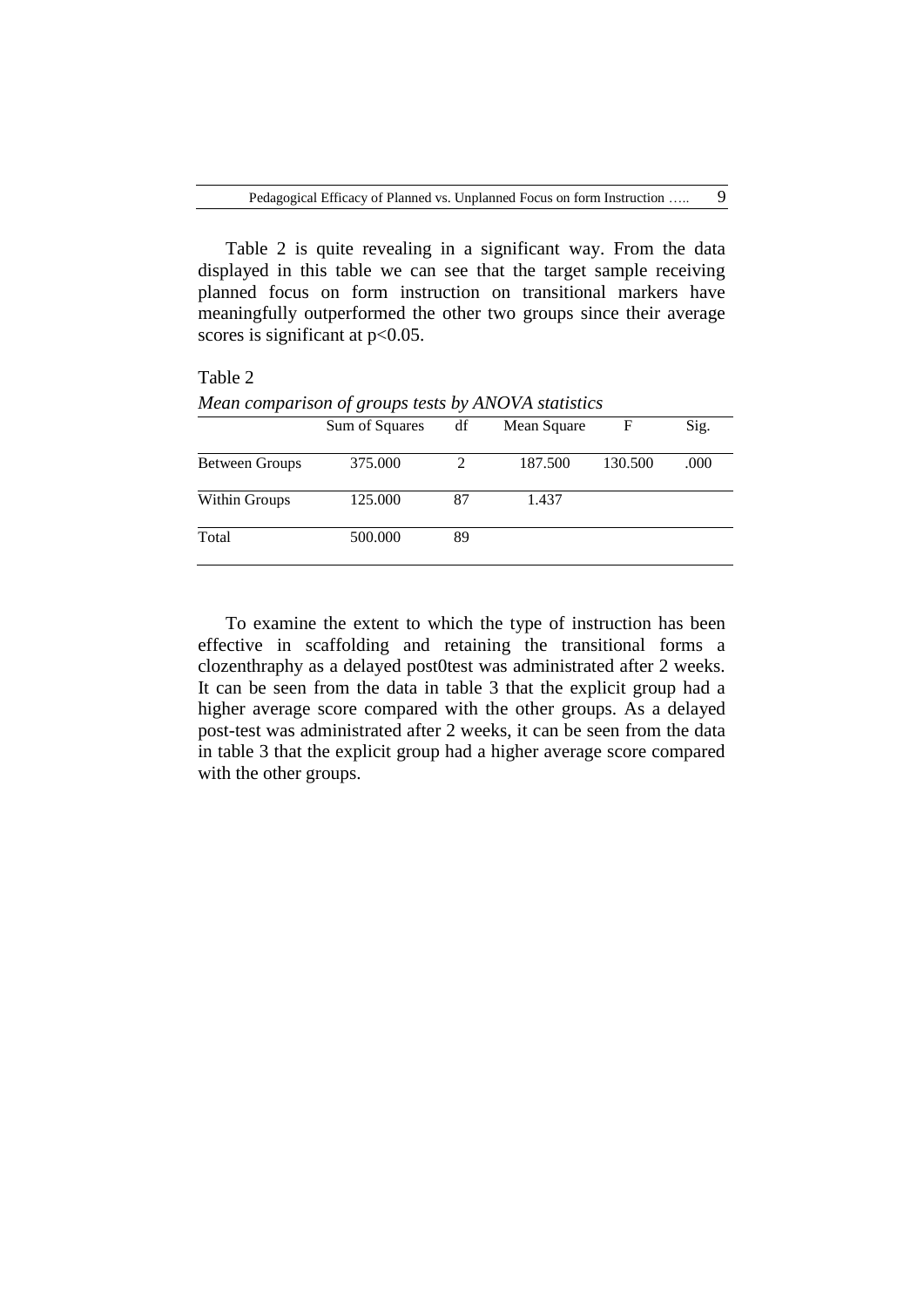Table 3

Table 4

|          | N  | Mean    | Std.<br>Deviation | Std. Error | 95% Confidence Interval<br>for Mean |                    | Mini<br>mum | Maxi<br>mum |
|----------|----|---------|-------------------|------------|-------------------------------------|--------------------|-------------|-------------|
|          |    |         |                   |            | Lower<br>Bound                      | <b>Upper Bound</b> |             |             |
| explicit | 30 | 19.0000 | .87099            | .15902     | 18.6748                             | 19.3252            | 17.00       | 20.00       |
| implicit | 30 | 16.0000 | .94686            | .17287     | 15.6464                             | 16.3536            | 14.00       | 18.00       |
| zero     | 30 | 12.0000 | 1.31306           | .23973     | 11.5097                             | 12.4903            | 10.00       | 14.00       |
| Total    | 90 | 15.6667 | 3.06851           | .32345     | 15.0240                             | 16.3094            | 10.00       | 20.00       |

To compare the average scores attained 2 weeks after the initial post-test, once again an ANOVA test was run. The results obtained from this test are shown in table 4.

*Mean comparison of three tests by ANOVA statistics*

|                | Sum of Squares | df | Mean Square | F       | Sig. |
|----------------|----------------|----|-------------|---------|------|
| Between Groups | 740.000        | 2  | 370.000     | 328.469 | .000 |
| Within Groups  | 98.000         | 87 | 1.126       |         |      |
| Total          | 838.000        | 89 |             |         |      |

Interestingly, it is apparent from this table that the explicit or planned focus on form instruction significantly results in the meaningful subsumption of the knowledge of transitions. In fact, the difference is significant at the level of p<0.05.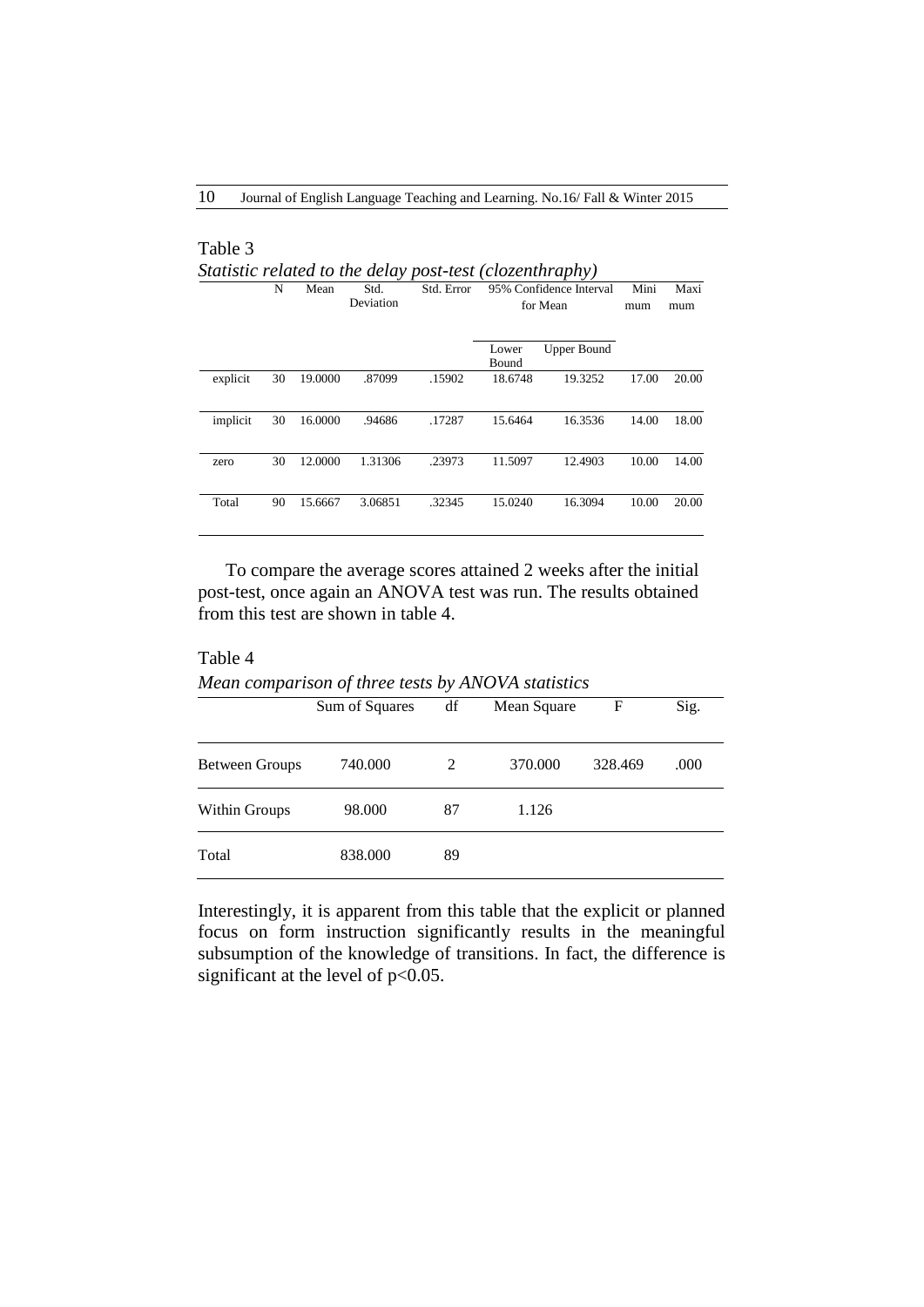### **Discussion**

Regarding the questions posed in this study, the result revealed that for the chosen target grammar, students who were taught under the explicit conditions generally outperformed those who had been exposed to implicit or zero presentation of the grammar structures. In fact, the explicit group proved to be more precise in developing different types of paragraphs.

There might be many reasons for the superior performance of the explicit group. The students who took part in this study were all adult learners who were familiar with traditional methods of education in Iran. The major teaching strategy in Iranian contexts, in case of English grammar in particular, is the explicit teaching strategy. Therefore, learners' expectations could be met through direct explanation of rules

Another reason responsible for the better performance of the explicit group is the test itself. The test contained paragraph development in which the learners were required to unify their information first and then use the rules. Since students in the implicit group were never given the opportunity to organize their information under grammatical captions such as transitional devices, they might have had difficulty in constructing the right forms because, filling of the blank spaces on the clozenthraphy test need conscious attention to grammatical structures. The results suggest that when students concentrate on the content and do not pay attention to form of a message, they are less likely to learn specific grammar structures. Alternatively according to the scores on post-test, again the explicit method seemed to be not only a familiar methodology for students, but it also provided a way of organizing and appraising the material the students had already learnt. This monitoring of production could have been resulted from bringing back the knowledge gained under selective attention and applying the required rule.

There are some studies such as Radwan (2005) Andrews and (2007) that approve the results of the present study. They both conducted a research and concluded that explicit group outperformed other groups. In general, the results of most studies point to the notion that explicit teaching of target forms has a powerful impact on the improvement of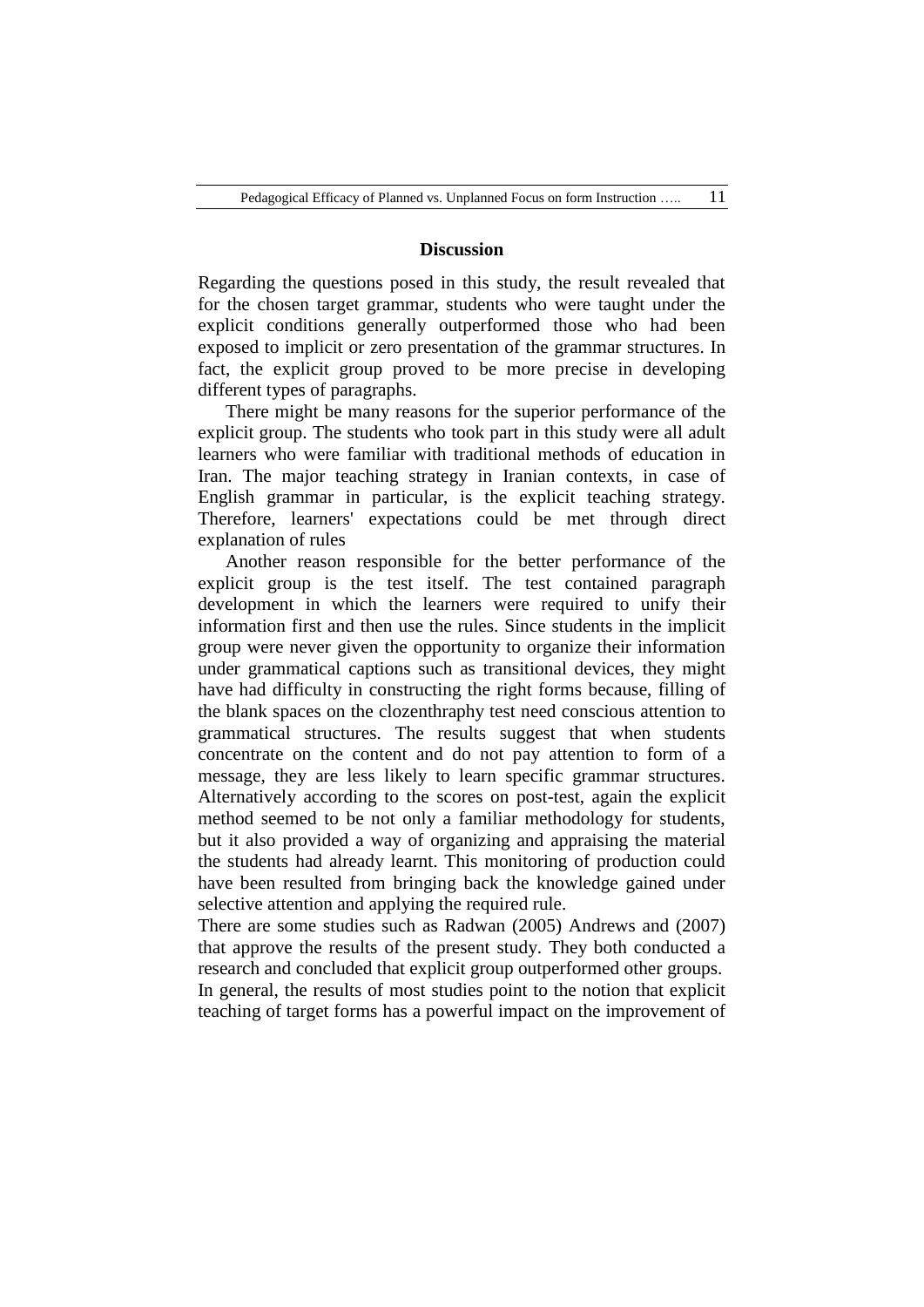L2 grammar by learners of English as a foreign language. However, as mentioned before, the type of the test could also have an impact on learners' performance as the contextualized part of the grammar test and the writing test were tests of production that required the learners to refer to the rules they had learned and organized in their brain. The grammatical structure chosen for this study (transitional devices) might have also been effective in determining the result of this study. As Andrews (2007) showed in his study, a simpler grammatical structure could lead to a completely different result.

## **Conclusion**

Many studies have been performed to show which method of instruction is more effective in learning and using grammar, but there is not much agreement in this regard among the researchers yet and the existing contradictory results call for more investigation in the field. This study aimed to investigate how the various methods of instruction might influence the learners' achievement in writing Paragraph.

Findings from this study indicate that planned or explicit instruction is a suitable type of focus on form for learning grammar in the productive mode and led learners to produce coherent paragraphs by focusing on transitional form.

To conclude, our research like most of the studies so far, has confirmed the fact that explicit teaching strategy has a greater effect on improving the EFL learners' L2 grammar. However, more research is required to come to the point of certainty.

Generally speaking, when learners are informed of the grammatical rules, they feel more comfortable, self-confident and motivated in the classroom. Thus, it would be wise for educators, material developers and course book designers to pay attention to this fact and take cautious measures in planning grammar teaching strategies.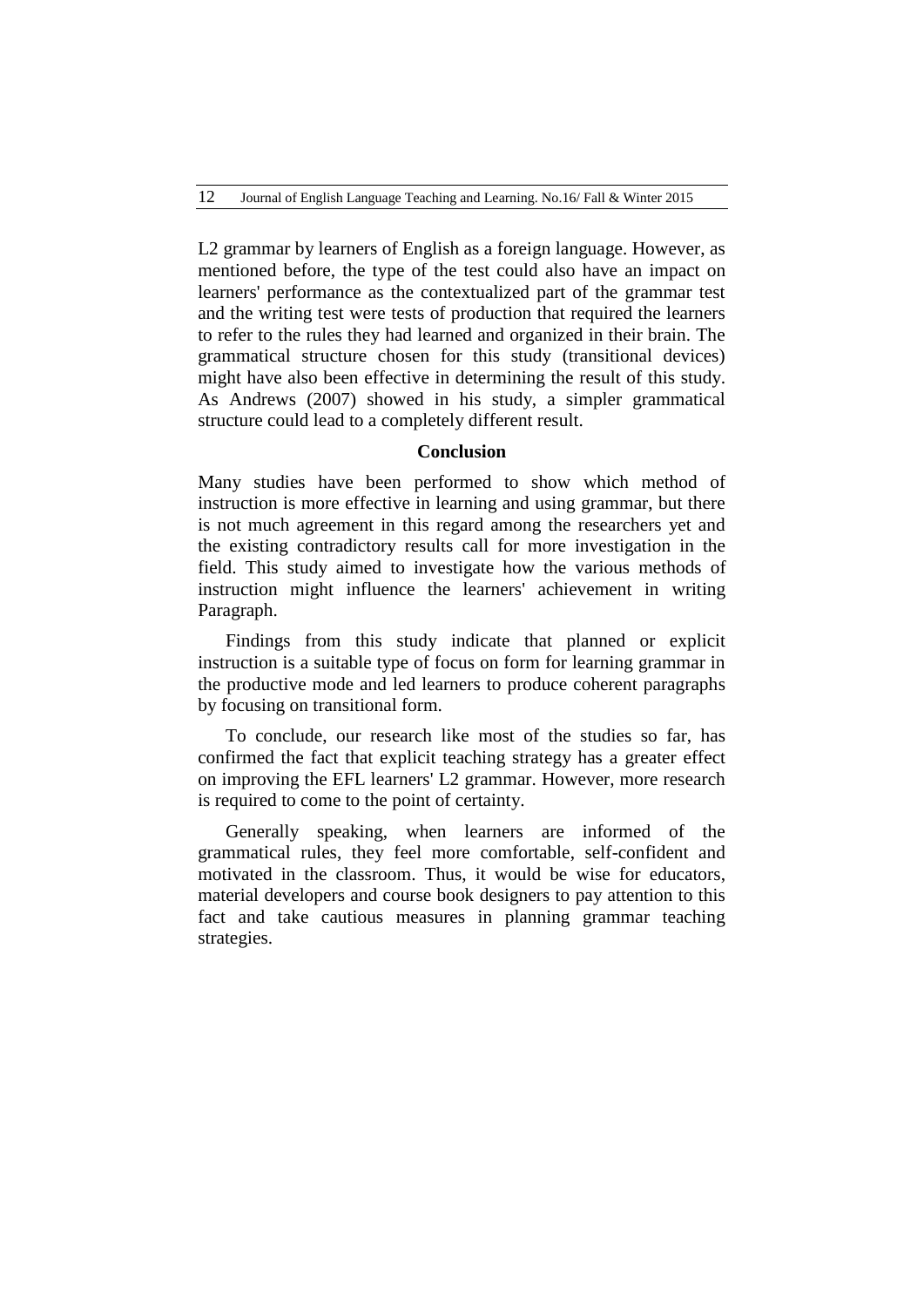### **References**

- Andrews, K. (2007). The effects of implicit and explicit instruction on simple and complex grammatical structures for adult English language learners**.** *Journal of TESL-EJ,* 11(2). Retrieved from<http://tesl-ej.org/ej42/a5.html>
- Bialystok, E. (1994). Representation and ways of knowing: Three issues in second language acquisition. In N. Ellis(Ed.) *Implicit and Explicit Learning of Languages*(pp.549-569).Oxford: Oxford University Press.
- Brown, H. D. (2001). Teaching by principles (2nd Ed.). Englewood Cliffs, N.J: Prentice Hall/ Regents.
- Dekeyser, R. (1995). Learning second language grammar rules: An experiment with a miniature linguistic system. *Studies in Second Language Acquisition*, 17, 379-410.
- Ellis, R. (2003). *Second Language Acquisition.* Oxford: Oxford University Press.
- Ellis, R. (2008). *The study of second language acquisition (2nd Ed.).* Oxford: Oxford University Press.
- Krashen, S. (1982)..*Principles and Practice in SecondLanguage Acquisition*. Oxford: Pergamon.
- Long, M. (1991). Focus on form in task-based language teaching. In R.D. Lambert(ed.)language Policy and Pedagogy (pp. 179- 192). Cambridge : Cambridge University Press.
- Macaro, E.,& Masterman, L. (2006). Does intensive explicit grammar instruction make all the difference? *Language Teaching Research,* 10(3), 297-327.